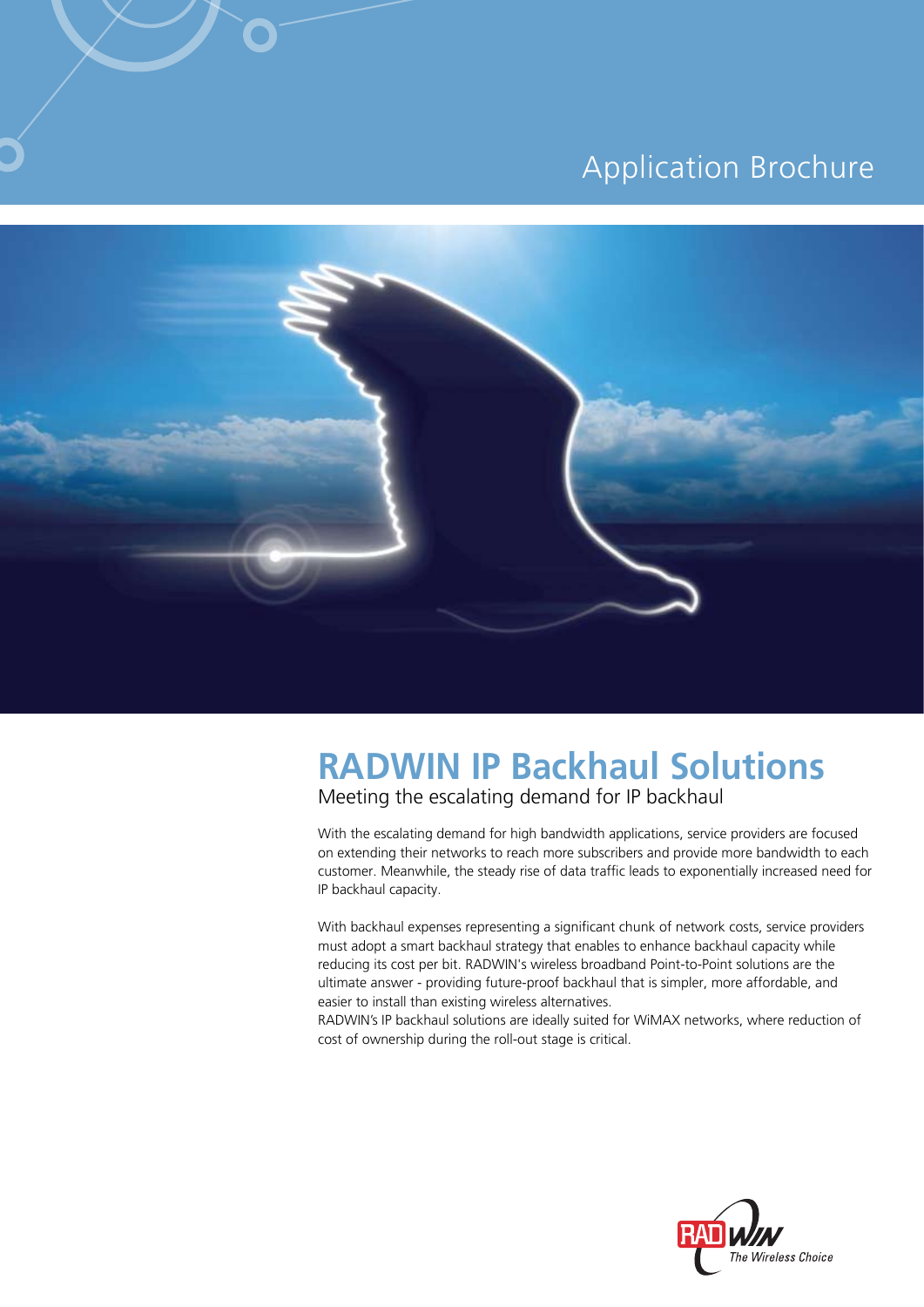## IP Backhaul / WiMAX





## Meeting and Exceeding Today's Challenges

Today's WiMAX market is constantly evolving and changing. Following market trials and various deployments worldwide, at long last, WiMAX is moving towards larger-scale operations by several Tier 1 and Tier 2 operators. At the roll-out stage, WiMAX operators cope with heavy investments in infrastructure, and an emerging subscriber base.

Faced with this challenge, operators must make critical business decisions. The ultimate challenge is to decrease operators' total cost of ownership, a key factor in building and maintaining a viable and profitable business. While much emphasis is placed on lowering access equipment costs, the impact of backhaul on overall costs is often overlooked. Incorporating a smart backhaul strategy, however, will ultimately enable operators to significantly lower costs without compromising on service quality or performance.

RADWIN offers unrivaled WiMAX backhaul solutions that respond to operators' business and technical needs. Based on a decade of experience with sub-6GHz technology, RADWIN's solutions deliver unparalleled performance and unmatched robustness in all environments. Superior ease of installation and maintenance, coupled with attractive and competitive pricing, results in significantly reduced CAPEX and OPEX. This is how operators benefit from fast ROI and are provided with the ability to grow their business. RADWIN's highly-scalable solutions enable quick ramp-up, and support growing data traffic of a mature subscriber base.

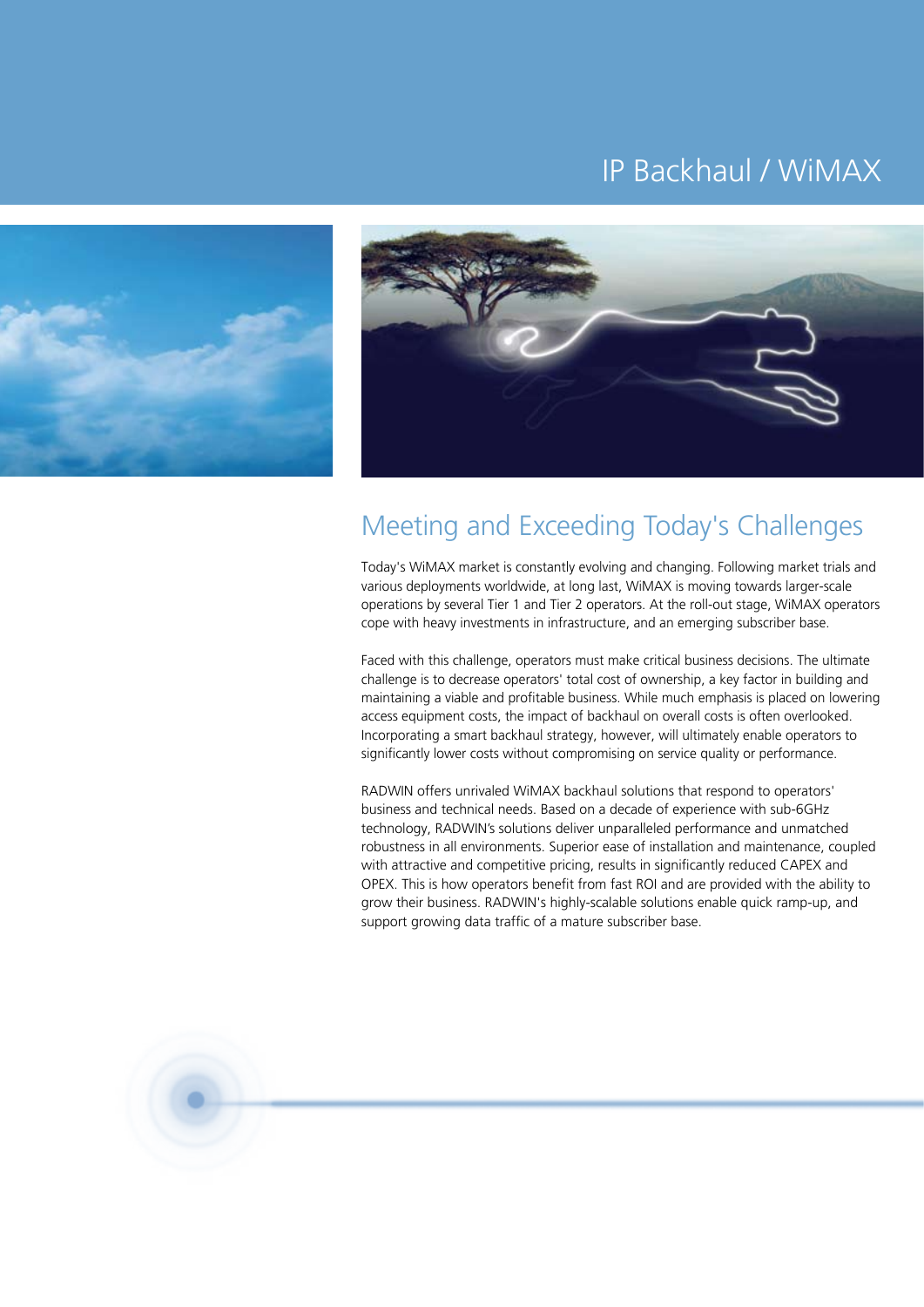# **Want to take the lead?**

 $\overline{\mathbf{O}}$ 

Let smart backhaul get you there fast.

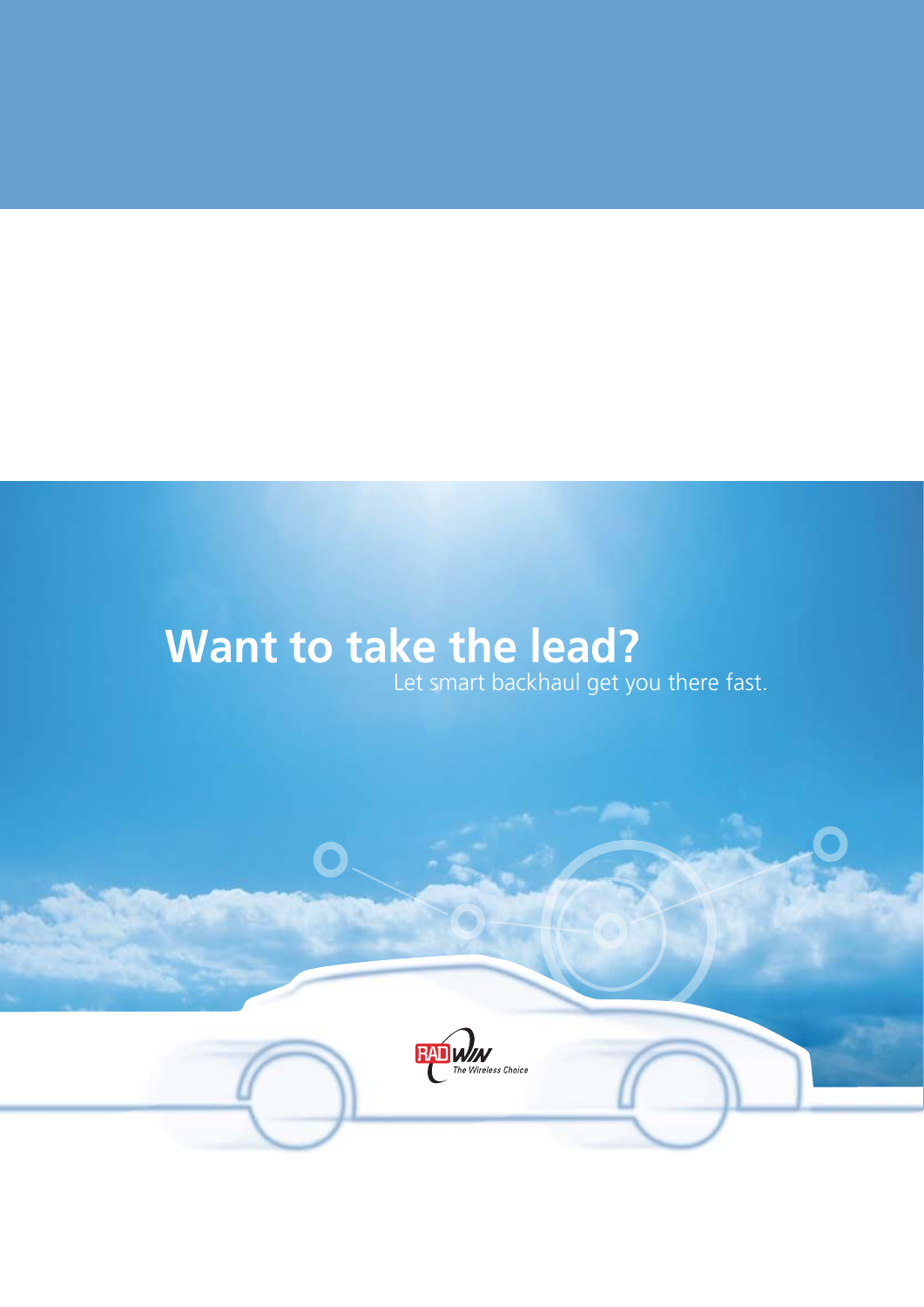## IP Backhaul Portfolio





RADWIN offers service providers and operators carrier-class IP backhaul solutions that suit a variety of deployment scenarios and environments.

### **RADWIN 2000** High-Capacity Backhaul Solution

The latest addition to RADWIN's portfolio of wireless broadband products, RADWIN 2000 is a high-capacity backhaul solution tailored to meet the needs of WiMAX operators and ISPs. RADWIN 2000 provides 100 Mbps net throughput with a flexible combination of Ethernet and up to 16 E1s/T1s as well as an extended range of up to 120 km/75 miles. The solution combines advanced OFDM and MIMO technologies with RADWIN's exceptionally robust air interface. With unparalleled performance and easy installation and maintenance, RADWIN 2000 supports multiple frequency bands on a single platform and suits a variety of different topologies.

## **WinLink™ 1000**

### Medium-Capacity Backhaul Solution

WinLink<sup>™</sup> 1000 offers operators and service providers a comprehensive carrier-class, medium capacity backhaul solution for both TDM and Ethernet traffic. An economic solution for connecting areas with low user density, WinLink™ 1000 is highly reliable, and offers superior ease of installation and maintenance at an attractive and competitive price. Delivering up to 18 Mbps full-duplex net throughput at a range of up to 80 km / 50 miles, WinLink<sup>™</sup> 1000 is available in various sub-6GHz frequency bands, and is currently deployed in over 100 countries around the world.



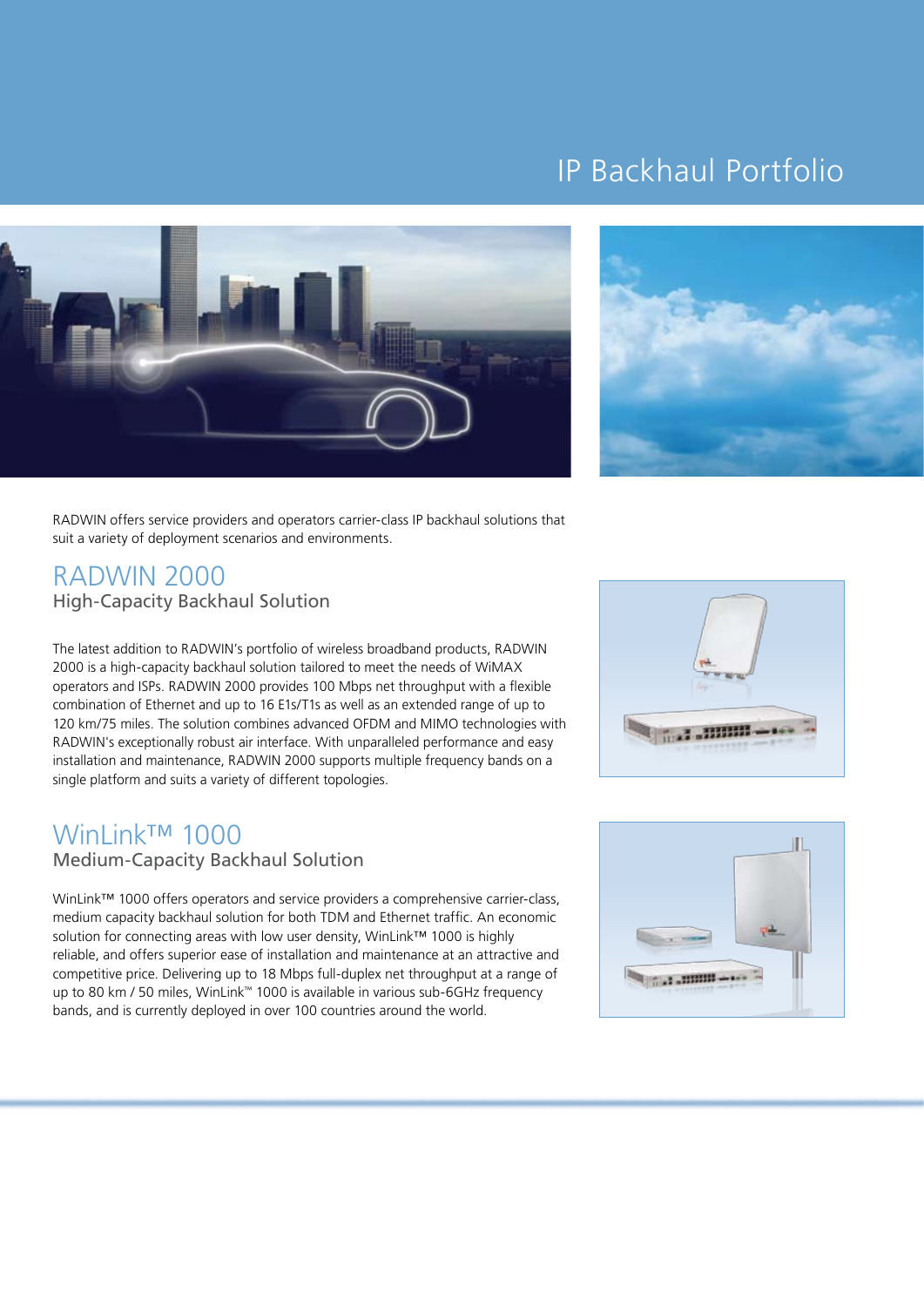